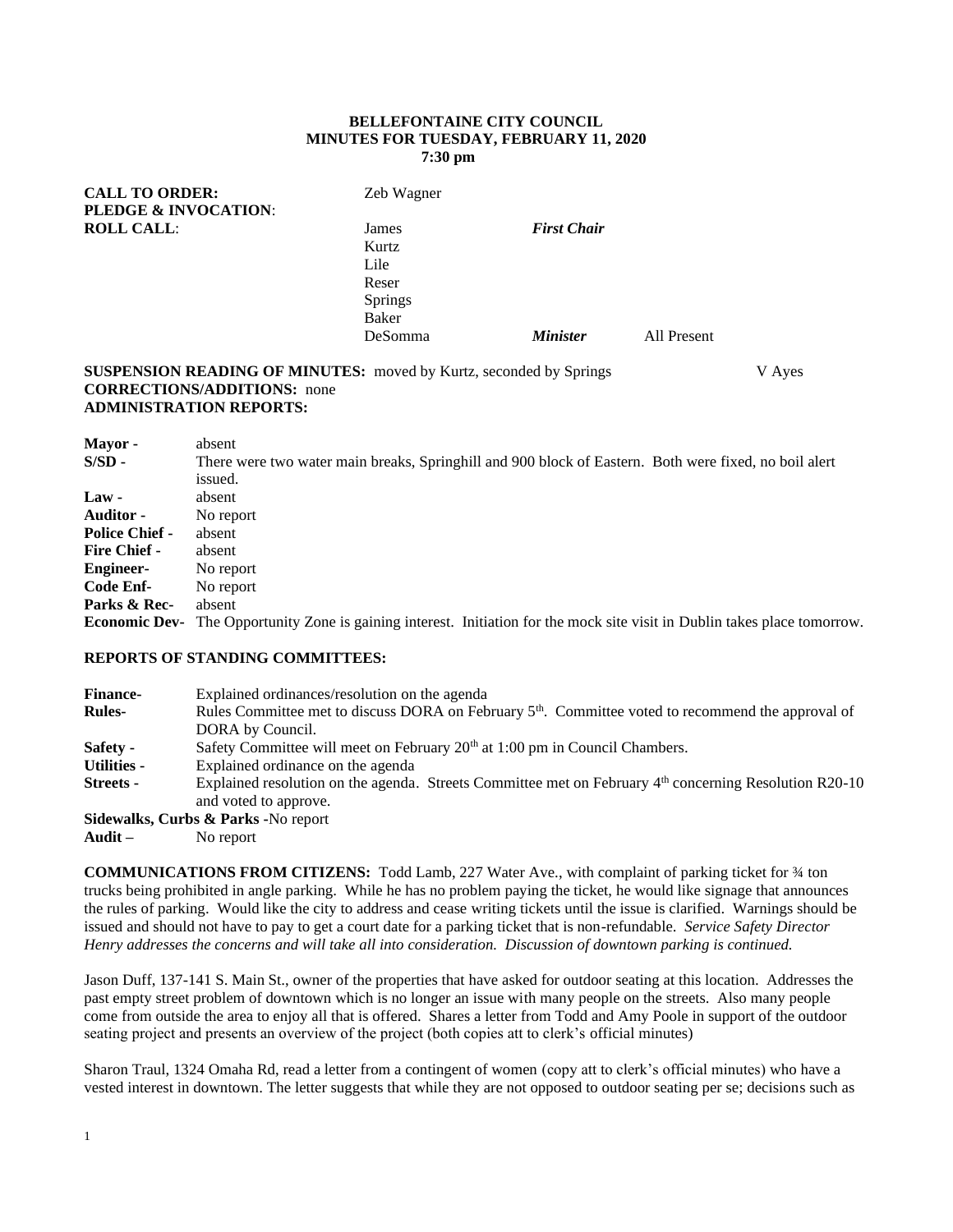these should be made in a fair manner with regard to all downtown businesses with questions answered and discussed before passing a resolution such as this.

Nancy Funderburgh, owner of Craft, Paper, Scissors, 145 W. Columbus Ave., expresses reservations about the outdoor seating due to complaints from customers about the lack of parking. She feels that decisions are being made for the benefit of one business and also thinks the handicapped spaces in front of Hickory Medical should be converted to regular spaces in order to gain other regular spaces. Urges the consideration of all options and requests that Council should table the resolution in order to look at all options.

Ben Volrath, 100 S Main St., Chamber of Commerce, states that Bellefontaine is a special place. He appreciates that our Council and Administration will work with businesses for creative solutions that make Bellefontaine a destination. Something significant is to be said about outdoor seating. Most small towns have a parking issue and it is not the intention of the Chamber of Commerce to take sides. Just to say that Bellefontaine is a special place. Also touted the importance of coworking space that is a part of the project, and the importance to attract entrepreneurs and other businesses.

Zach Weber, Bellefontaine, Ohio Properties, 137-141 W. Columbus Ave., gives both perspectives of outsider and insider. On the outside, hometown of Delphos is where Bellefontaine was 10 year ago. Everything he needs is here. People are on fire for what is happening in Bellefontaine. As an insider it is misleading to say that this is being done for the benefit of one business. It is about what can be done to bring more people to Bellefontaine. People visit and tour and want to come back. Other towns are asking how Bellefontaine is doing this. All successful small towns have parking issues. He expresses his appreciation of the conversation and perspective.

Tim Notestine, City Engineer, adds that nine foot parking spaces are not new. He has been looking at historical plans that show parking. Six (6) spaces have been added along Chillicothe last year when the striping was done. Eight (8) spaces gained on West and East Columbus after court house parking was completed. There is accessible parking spaces for the city as a whole, plus sub areas. Will be looking at accessible spaces as part of the city paving and re-striping project.

Brittany Saxton, owner of 600 Downtown, adds that the investment of a patio is at the risk of owner, but becomes part of the community.

Jason Berton, 132 W. Columbus Ave., has mixed feelings about the project. Parking is his biggest issue. Concerned about how decisions are made about who gets a patio. Why keep taking away parking and adding parking. The patio will only be beneficial part of the year. Snow and ice removal is already an issue. This will only add to the decision.

Andrea Wrecklege, 4 Acre Clothing and Hi Point Graphics, deals with large orders of 5-10 boxes, no parking, but has worked around the parking issue. The patio next to 4 Acre has been a boom to her business. Also feels the benefit of foot traffic of those who can't park directly in front of their destination.

Laura Haverkos, owner of Flying Pepper, 137-141 W. Columbus Ave, chose Bellefontaine because of it being progressive and the business friendly environment. Sees a huge benefit of outdoor business. Sees no issue with walking a half block or more to businesses.

## **INTRODUCTION OF ORDINANCES:**

#### **1. ORDINANCES FOR 1ST READING**

20-05 A. AN ORDINANCE AUTHORIZING THE HIRING OF PART-TIME SEASONAL EMPLOYEES FOR SUMMER 2020 EMPLOYMENT FOR THE STREET DEPARTMENT AUTHORIZING APPROPRIATIONS THEREFORE AND DECLARING AN EMERGENCY IN THE CITY OF BELLEFONTAINE, OHIO. **FINANCE**

3RR- Moved by Baker, seconded by Kurtz V All Ayes Passage-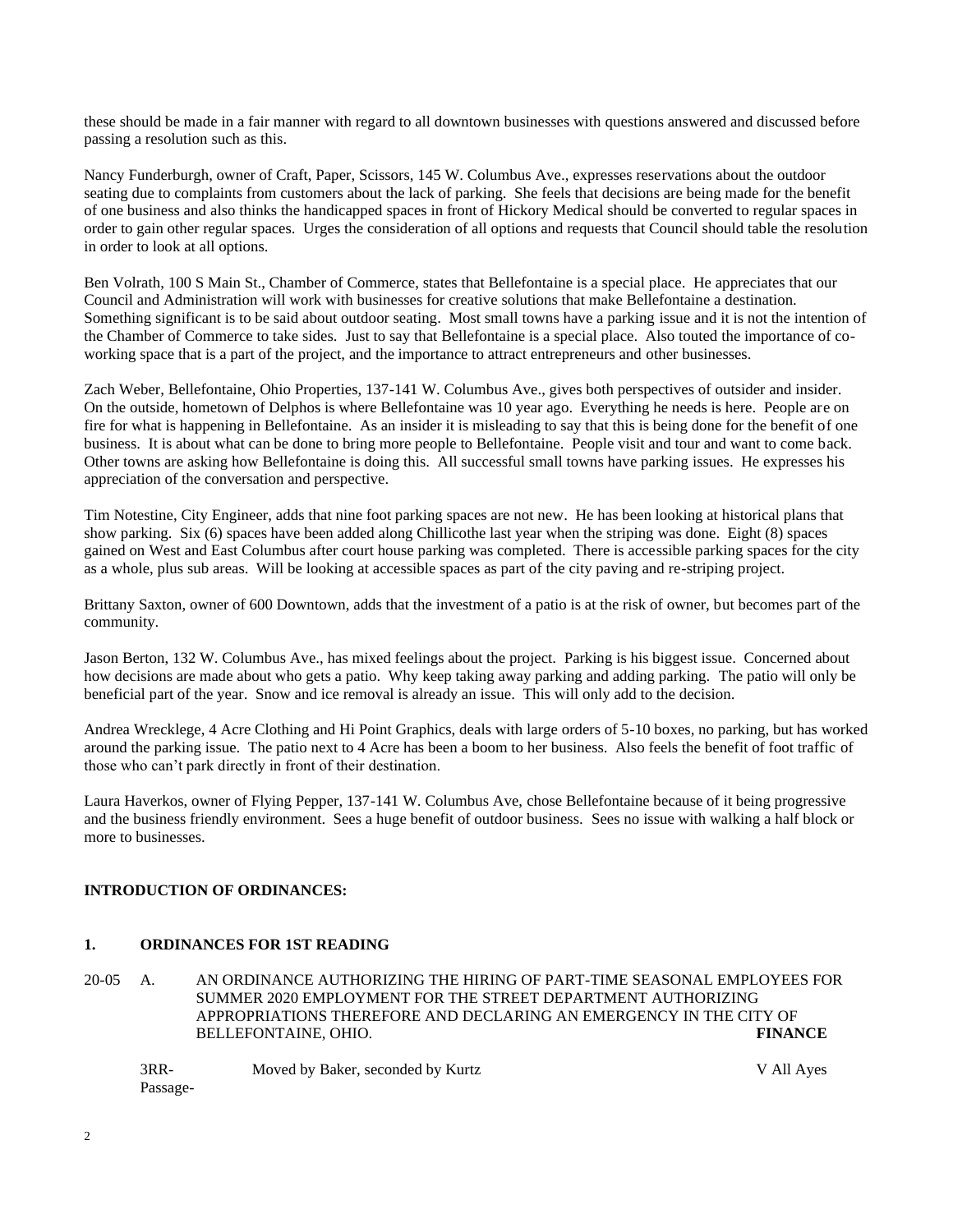Adoption-

20-06 B. AN ORDINANCE AUTHORIZING THE HIRING OF A PART-TIME SEASONAL EMPLOYEE FOR THE CITY UTILITY'S OFFICE FOR SPRING/SUMMER 2020 EMPLOYMENT AND DECLARING AN EMERGENCY IN THE CITY OF BELLEFONTAINE, OHIO. **FINANCE**

*Motion to amend Ord 20-06 to read "one (1) part-time seasonal employee" moved by* Baker, *seconded by* Springs *V all Ayes*

|             | 3RR-<br>Passage-<br>Adoption-   | Moved by Baker, seconded by Kurtz                                                                                                                                                                                                                                                               | V All Ayes                |
|-------------|---------------------------------|-------------------------------------------------------------------------------------------------------------------------------------------------------------------------------------------------------------------------------------------------------------------------------------------------|---------------------------|
| 20-07       | C.                              | AN ORDINANCE MAKING PERMANENT APPROPRIATIONS FOR CURRENT EXPENSES AND<br>OTHER EXPENDITURES DURING THE FISCAL YEAR ENDING DECEMBER 31, 2020, AND<br>DECLARING AN EMERGENCY IN THE CITY OF BELLEFONTAINE, OHIO.                                                                                  | <b>FINANCE</b>            |
|             | $3RR-$<br>Passage-<br>Adoption- | Moved by Baker, seconded by Kurtz                                                                                                                                                                                                                                                               | V All Ayes                |
| $R20-08$ D. |                                 | A RESOLUTION ESTABLISHING NEW EXPENSE ACCOUNTS WITHIN VARIOUS FUNDS FOR<br>THE CITY OF BELLEFONTAINE, OHIO.                                                                                                                                                                                     | <b>FINANCE</b>            |
|             | Adoption-                       | Moved by Baker, seconded by Springs                                                                                                                                                                                                                                                             | V All Ayes                |
| 20-09       | E.                              | AN ORDINANCE AUTHORIZING THE EXTENSION OF WATER AND SANITARY SEWER UTILITY<br>SERVICE OUTSIDE THE CORPORATION LINE OF THE CITY OF BELLEFONTAINE TO<br>PROPERTY LOCATED AT TWP RD 179, JEFFERSON TOWNSHIP, LOGAN COUNTY, OHIO, AND<br>DECLARING AN EMERGENCY IN THE CITY OF BELLEFONTAINE, OHIO. | <b>UTILITIES</b>          |
|             | 3RR-<br>Passage-<br>Adoption-   | Moved by Springs, seconded by Baker                                                                                                                                                                                                                                                             | V All Ayes                |
| $R20-10$ F. |                                 | A RESOLUTION IN SUPPORT OF THE CITY OF BELLEFONTAINE PERMITTING CERTAIN<br>IMPROVEMENTS LOCATED AT 137-141 W. COLUMBUS AVE., IN THE CITY OF<br>BELLEFONTAINE, OHIO.                                                                                                                             | <b>STREETS</b>            |
|             |                                 | Mr. DeSomma speaks to resolution R20-10.                                                                                                                                                                                                                                                        |                           |
|             |                                 | Motion to table until the next meeting, moved by DeSomma, moved by Reser                                                                                                                                                                                                                        | V Ayes, Kurtz-no, Lile-no |

### **2. ORDINANCES FOR 2ND READING**

## **3. ORDINANCES FOR 3RD READING**

20-02 A. AN ORDINANCE AUTHORIZING THE SERVICE-SAFETY DIRECTOR TO SEEK PROPOSALS AND/OR ADVERTISE FOR BIDS AND ENTER INTO CONTRACT WITH THE SELECTED CONTRACTOR AND/OR BIDDERS FOR THE 2020 STREET RESURFACING PROJECT AND DECLARING AN EMERGENCY IN THE CITY OF BELLEFONTAINE, OHIO. **FINANCE**